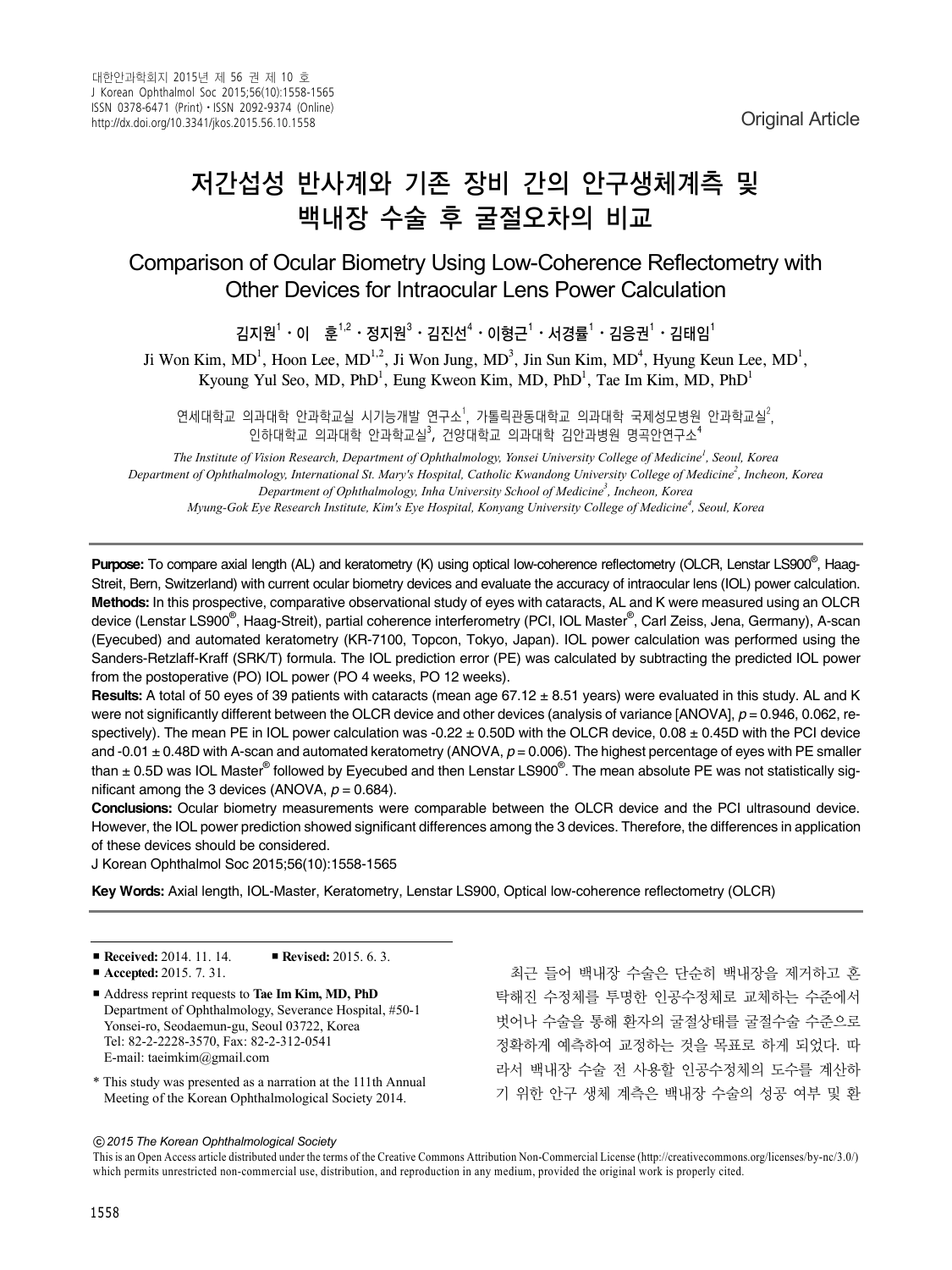자의 만족에 영향을 미치는 가장 중요한 요소로 대두되고 있다. 이전에는 초음파를 이용한 A-scan이 안구 생체 계측 에 주로 사용되었으나, 접촉식 측정 방식으로 인한 각막 손 상의 가능성 및 검사자에 따른 오차가 크다는 단점이 있어, 최근에는 비접촉의 광학장비식 측정 기계가 사용되고 있 다.<sup>1,2</sup> 현재 널리 사용되고 있는 기기는 부분결합간섭(partial coherence interferometry) 원리를 이용한 IOL Master® (Carl Zeiss, Jena, Germany)로, 안축장, 각막 굴절률, 전방 깊이, 각막 직경 등의 안구 생체 계측이 가능하며, 기존에 사용하던 초음파를 이용한 A-scan과도 높은 일치도를 보이 고 있다. 3-5

저간섭성반사(optical low-coherence reflectometry) 원리 를 이용한 Lenstar LS900® (Haag-Streit, Bern, Switzerland) 는 비교적 최근에 소개된 장비로 IOL Master®와 마찬가지 로 안축장, 각막 굴절률, 전방 깊이, 각막 직경의 측정이 가 능하며, 이에 더해 각막 두께, 수정체 두께, 망막 두께, 동공 크기 등의 측정이 가능하다.<sup>6</sup> 기존의 연구들에 따르면 저간 섭성 반사계는 안구 생체계측에 있어 높은 정확성과 재현 성을 보이고 있으나, 부분결합간섭계 및 A-scan (Eyecubed, Ellex, Adelaide, Australia)과의 일치도에 대해서는 다양한 방향의 결과가 보고되고 있다.<sup>6-11</sup>

본 연구에서는 백내장 수술 시 인공수정체 도수 결정을 위해 Lenstar LS900® 와 IOL Master® , A-scan으로 측정한 안축장을 비교하였고, Lenstar LS900® 와 IOL Master® 및 자동각막곡률계(KR-7100, Topcon, Tokyo, Japan)로 측정 한 각막곡률을 비교하였다. 아울러 각각의 장비를 통해 얻 은 안구생체계측값으로 계산한 백내장 술 후 굴절 예측 오 차를 비교하여 생체 계측 기기에 따른 백내장 술 후 굴절률 예측의 정확성을 알아보고자 하였다.

## 대상과 방법

2013년 12월부터 2014년 2월까지 본원에서 백내장 수술 을 받은 39명 총 50안을 대상으로 전향적 연구를 시행하였 다. 인공수정체는 TECNIS ZCB00 (AMO, Santa Ana, CA, USA)을 35안에서, HOYA iSert 250 (HOYA, Tokyo, Japan) 을 15안에서 사용하였다. Lenstar LS900® 또는 IOL Master® 로 계측이 불가능한 경우, 이전에 굴절 교정술을 받은 경우, 각막 혼탁, 시력에 영향을 미치는 각막 혹은 다른 안질환이 있는 경우, 다초점 인공수정체 또는 난시교정용 인공수정 체를 사용한 경우는 본 연구에서 제외하였다.

수술 전 모든 검사는 숙련된 한 명의 검사자(J.B.R)에 의 해 시행되었다. 검사 순서는 가장 먼저 자동각막곡률계를 이용하여 각막곡률을 측정하고 이후 IOL Master® 와 Lenstar LS900® 를 무작위 순으로 이용하여 안구 생체 계측을 시행 하였으며, A-scan을 이용한 안축장의 계측을 마지막으로 시 행하였다. 각막곡률은 평균 각막곡률(mean keratometry)과 가파른 축(steep keratometry), 편평한 축(flat keratometry)의 각막곡률로 나누어 분석하였다. A-scan의 경우 각막 굴절 률 측정 기능이 없으므로, 자동각막곡률계로 측정한 평균 각막곡률을 인공수정체 도수 계산에 사용하였다.

인공 수정체 도수 결정은 Sanders-Retzlaff-Kraff (SRK/T) 공식을 사용하였다.<sup>12</sup> 최종 굴절 오차는 백내장 수술 후 4주와 12주 뒤에 시행한 자각적 현성 굴절 검사(manifeset refraction) 값을 기준으로 분석하였으며, 예측 오차는 최종 굴절오차 에서 예상 굴절오차를 뺀 차이로 구하였다.

통계학적 분석은 SPSS 20.0 (SPSS Inc., Chicago, IL, USA)을 이용하였고, Kolmogorov-Smirnov test를 이용하여 수집한 자료가 정규 분포를 이루는 것을 확인하였다. 각 기기 로 측정한 안축장, 각막곡률의 일치도를 확인하기 위해 Bland-Altman plot을 이용하였고, Analysis of variance (ANOVA) 와 Pearson correlation coefficient를 통해 각 기기 계측치 평균의 차이를 비교하고, 상관관계를 분석하였다. 또한 각 기기의 예측 오차와 예측 오차의 절대값을 ANOVA를 통해 비교하였으며, *p*값의 유의 수준은 0.05 미만으로 정하였다.

### 결 과

총 39명의 환자, 50안(남자 19명, 여자 20명)을 대상으로 하였고, 피험자의 평균 나이는 67.1 ± 8.51세였다. 피험자

|  |  |  |  |  |  |  |  |  | Table 1. Comparison of biometric data (axial length, keratometry) by Lenstar LS900®, IOL Master®, A-scan and automated keratometry |  |  |  |  |  |
|--|--|--|--|--|--|--|--|--|------------------------------------------------------------------------------------------------------------------------------------|--|--|--|--|--|
|--|--|--|--|--|--|--|--|--|------------------------------------------------------------------------------------------------------------------------------------|--|--|--|--|--|

|                   | Lenstar LS900® | IOL Master <sup>®</sup> | A-scan         | Automated keratometry | $p$ -value |
|-------------------|----------------|-------------------------|----------------|-----------------------|------------|
| Axial length (mm) | $23.63 + 0.71$ | $23.58 + 0.68$          | $23.60 + 0.70$ |                       | 0.946      |
| Keratometry $(D)$ |                |                         |                |                       |            |
| K1                | $43.77 + 1.40$ | $44.18 + 1.32$          |                | $43.86 + 1.40$        | 0.302      |
| K <sub>2</sub>    | $44.78 + 1.39$ | $45.49 + 1.42$          |                | $44.71 + 1.33$        | 0.009      |
| Average K         | $44.27 + 1.36$ | $44.83 + 1.33$          |                | $44.29 + 1.34$        | 0.062      |

Values are presented as mean  $+$  SD unless otherwise indicated.

 $D =$  diopters;  $K =$  keratometry.

\* Analysis of variance (ANOVA).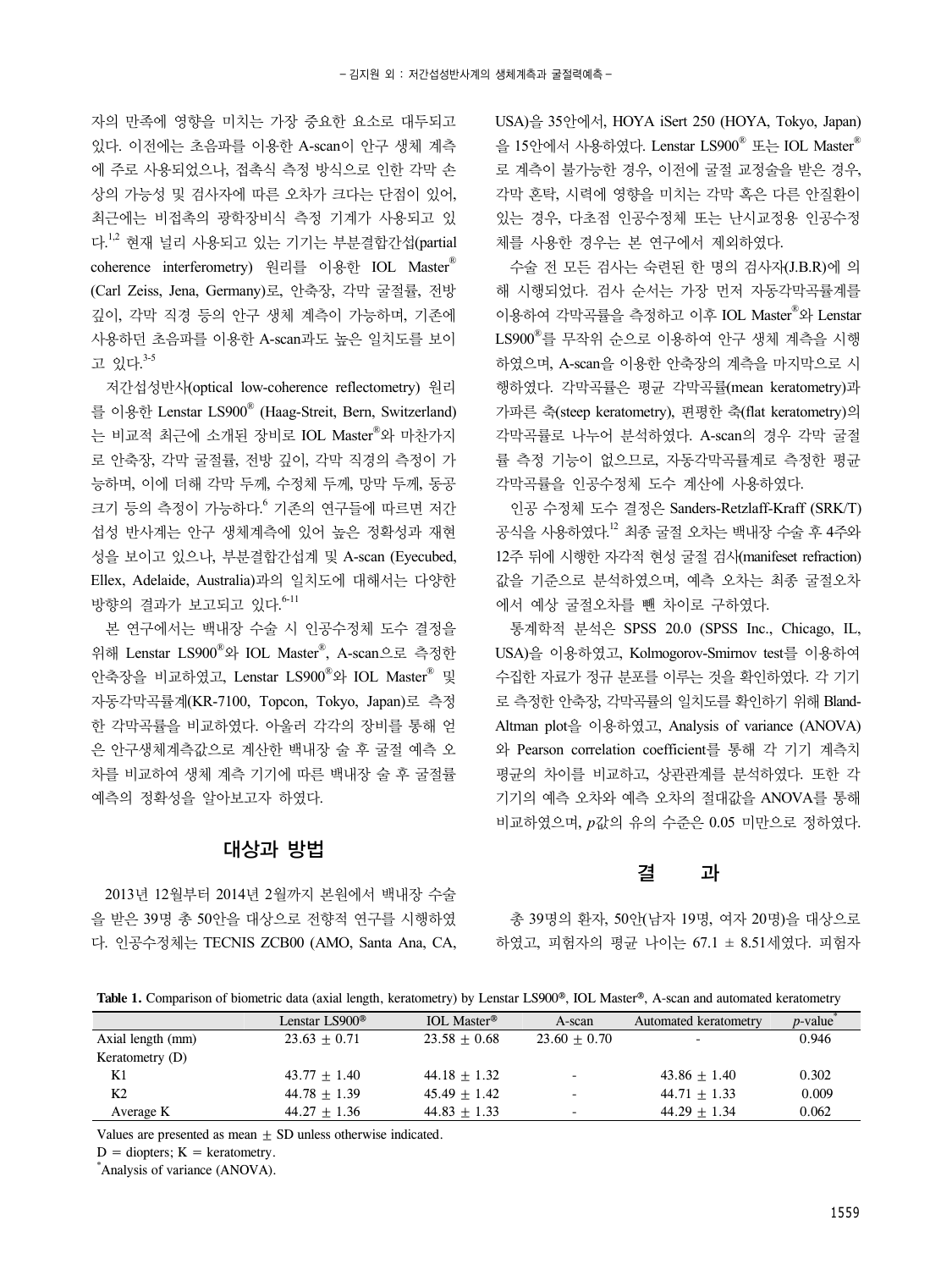

**Figure 1.** Correlation between biometric data (axial length, keratometry) measured by Lenstar LS900® and other devices (Pearson correlation analysis). Axial length measured by Lenstar LS900<sup>®</sup> and IOL Master<sup>®</sup> (A) and A-scan (B). Keratometry measured by Lenstar LS900® and IOL Master® (C) and autokeratometer (D).

의 나이, 안축장, 각막곡률은 Kolmogorov-Smirnov test로 검정하였을 때 모두 *p*>0.05로 정규분포를 가정할 수 있었 다. 안축장 측정치의 평균은 Lenstar LS900® 에서 23.63 ± 0.71 mm, IOL Master®에서는 23.58 ± 0.68 mm, A-scan에 서 23.60 ± 0.70 mm였다. 각각의 장비로 측정된 안축장을 비교하였을 때, 통계적으로 유의한 차이가 없는 것으로 나 타났다 (ANOVA, *p*=0.946) (Table 1). 또한 Pearson 상관계 수는 Lenstar LS900® 과 IOL Master® 는 0.978, Lenstar LS900® 과 A-scan은 0.999로 각각의 기기 간에 서로 높은 상관관계를 보였다(*p*<0.001, 0.001) (Fig. 1). 각 기기로 측 정한 안축장의 일치도를 Bland-Altman plot으로 비교하였 을 때, Lenstar LS900® 과 IOL Master® , Lenstar LS900® 과 A-scan의 측정치 차이의 평균은 +0.026 mm, +0.030 mm였 으며, 95% limit of agreement는 -0.043~0.094 mm, -0.017~ 0.077 mm로 각 2안, 4안을 제외한 모든 측정치가 이 범위

내에 존재하여 높은 일치율을 보였다. 가로축은 두 기기로 측정한 안축장의 평균, 세로축은 두 기기로 측정한 안축장 의 차이로 하여 상관 분석을 하였을 때, Lenstar LS900® 과 IOL Master® 간에 Pearson 상관계수는 0.524로 나타나 안 축장이 클수록 기기 간의 오차가 커지는 상관성을 보였으 며(*p*<0.001), Lenstar LS900® 과 A-scan의 상관계수는 0.214 로 의미 있는 상관관계를 보이지 않았다(*p*=0.136) (Fig. 2).

각막곡률의 경우, Lenstar LS900® 으로 측정된 flat K (K1)는 43.77 ± 1.40디옵터(D), IOL Master® 로 측정된 K1 이 44.18 ± 1.32D, 자동각막곡률계로 측정한 K1은 43.86 ± 1.40D였다. Steep K (K2)는 각각 44.78 ± 1.39D, 45.49 ± 1.42D, 44.71 ± 1.33D였으며, 평균 각막곡률은 각각 44.27  $\pm$  1.36D, 44.83  $\pm$  1.33D, 44.29  $\pm$  1.34D였다(Table 1). 각 기기 간의 K1 및 평균 각막곡률에는 통계적으로 유의한 차 이가 없었으나(ANOVA, *p*=0.302, 0.062), K2는 Lenstar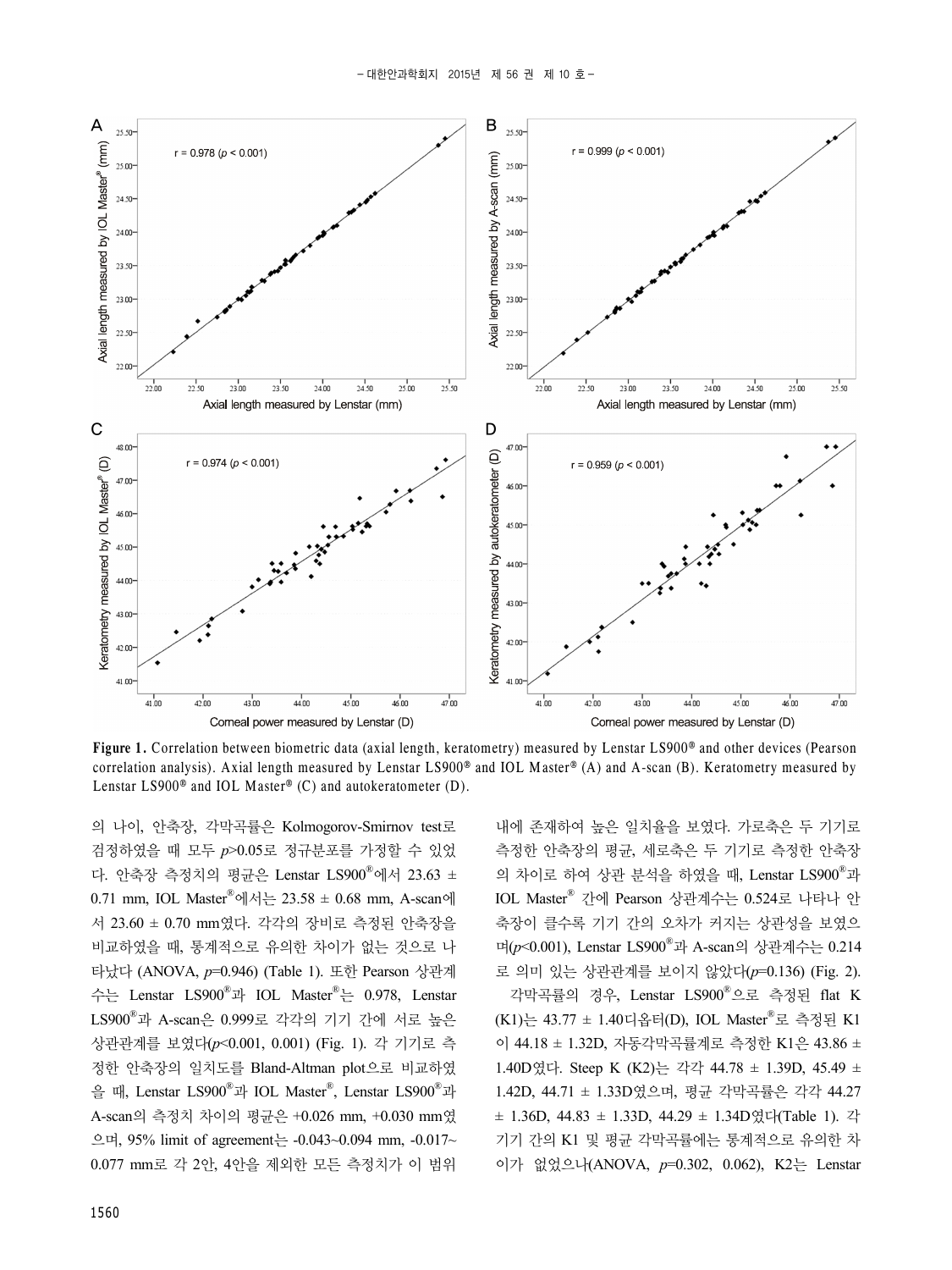

**Figure 2.** Bland-Altman plot of axial length between Lenstar LS900® and IOL Master® (A), Lenstar LS900® and A-scan (B), keratometry between Lenstar LS900® and IOL Master® (C), Lenstar LS900® and autokeratometer (D). LOA=limit of agreement.

LS900® 이나 자동각막곡률계보다 IOL Master® 에서 더 크 게 나타났다(ANOVA, *p*=0.009) (Table 1). 평균 각막곡률 에 대한 장비 간의 Pearson 상관계수는 IOL Master® 와 Lenstar LS900®은 0.974, 자동각막곡률계와 Lenstar LS900® 은 0.959로 모두 비교적 높은 상관관계를 보였다(*p*<0.001, 0.001) (Fig. 1). Bland-Altman plot 상에서는 Lenstar LS900<sup>®</sup> 과 IOL Master®, Lenstar LS900®과 자동각막곡률계의 측정 치 차이의 평균은 -0.558D, -0.0129D였으며, 각각 3안, 5안 을 제외하고는 모두 95% limit of agreement 구간 안에 존재 했다(각각 -1.179~0.062D, -0.785~0.759D). 가로축은 두 기 기로 측정한 각막곡률의 평균, 세로축은 두 기기로 측정한 각막곡률의 차이로 상관 분석을 하였을 때, Lenstar LS900® 과 IOL Master® , A-scan 간에 의미 있는 상관관계를 보이지 않았다(Pearson correlation coefficient=0.108, 0.062, *p*=0.455, 0.667) (Fig. 2).

세 장비 간의 술 후 굴절력 예측 오차는 술 후 4주에 측 정한 최종 굴절오차가 Lenstar LS900® 으로 예상한 굴절오 차보다 0.15D 근시로 (Range [-1.30~1.02]), A-scan과 IOL Master® 의 예상 굴절오차보다는 각각 0.07D, 0.15D만큼 원시 로 나타났고(Range [-0.96~1.28D], [-0.69~1.25D]), 통계적으로 유의한 차이를 보였다(ANOVA, *p*=0.003). 술 후 12주에는 최종 굴절오차가 술 후 4주에 비하여 좀 더 근시로 변화되어, 세 기기 의 오차는 각각 Lenstar LS900® 과 A-scan에서 각각 0.22D, 0.01D 근시(Range [-1.28~1.00D], [-0.93~1.28D])로, IOL Master® 에서 0.08D 원시로 나타났으며(Range [-0.76~1.21D]), 역시 통계적으로 유의한 차이가 있었다(ANOVA, *p*=0.006). 하 지만, 술 후 굴절력 예측 오차의 절대값은 술 후 4주와 12 주에서 각각 Lenstar LS900® 에서 0.41 ± 0.27D, 0.41 ± 0.36D, IOL Master®에서 0.34 ± 0.30D, 0.36 ± 0.27D, A-scan에서 0.34 ± 0.28D, 0.37 ± 0.30D로 Lenstar LS900®에서 가장 컸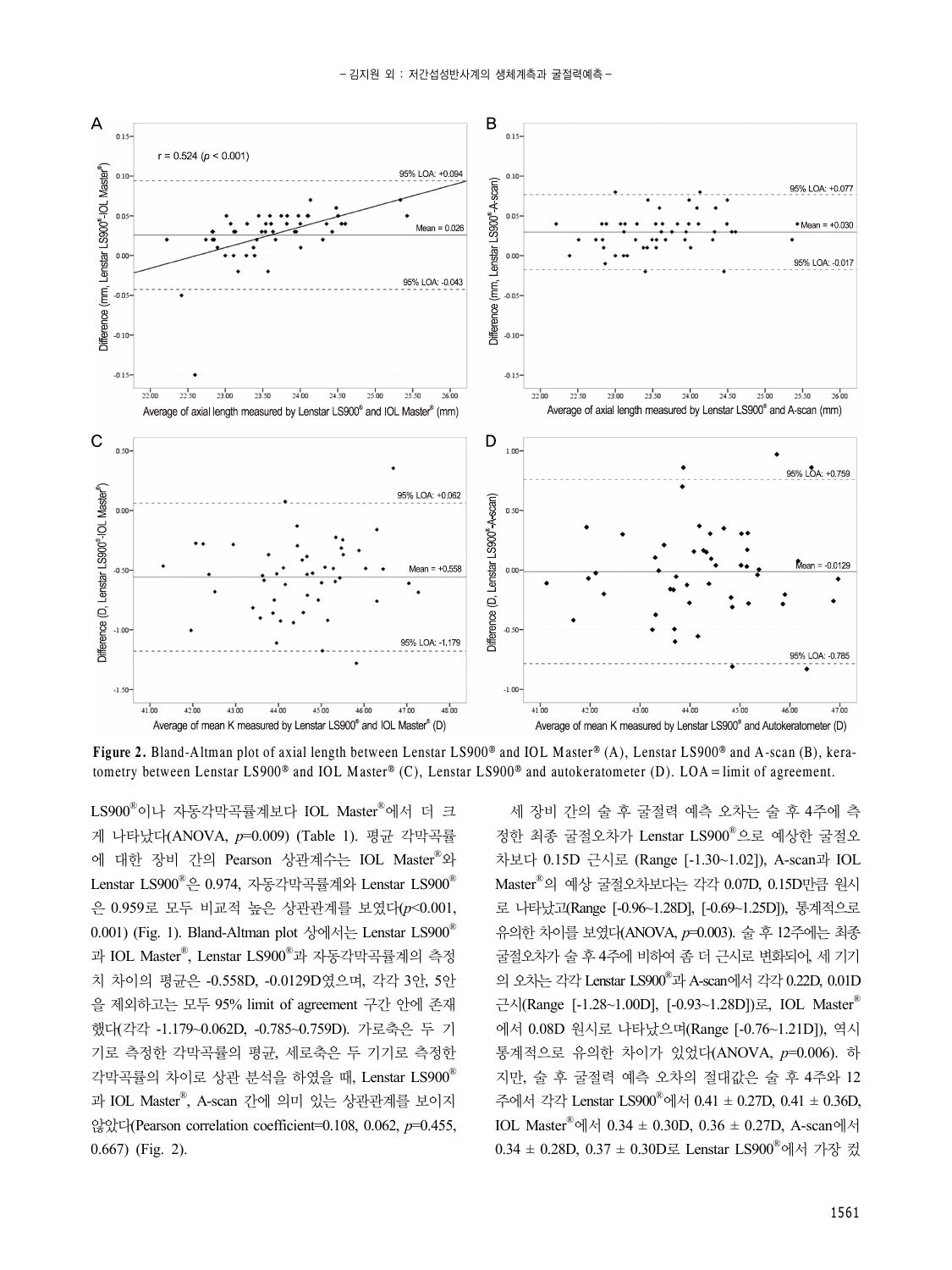|                     |          | Lenstar LS900 <sup>®</sup> | <b>IOL</b> Master <sup>®</sup> | A-scan         | $p$ -value |
|---------------------|----------|----------------------------|--------------------------------|----------------|------------|
| PE(D)               |          |                            |                                |                |            |
| 4 weeks             |          | $-0.15 + 0.47$             | $0.15 \pm 0.43$                | $0.07 + 0.44$  | 0.003      |
| 12 weeks            |          | $-0.22 + 0.50$             | $0.08 + 0.45$                  | $-0.01 + 0.48$ | 0.006      |
| Absolute $PE$ $(D)$ |          |                            |                                |                |            |
| 4 weeks             |          | $0.41 \pm 0.27$            | $0.34 + 0.30$                  | $0.34 + 0.28$  | 0.388      |
| 12 weeks            |          | $0.41 + 0.36$              | $0.36 + 0.27$                  | $0.37 + 0.30$  | 0.684      |
| Range (D)           |          |                            |                                |                |            |
| 4 weeks             |          | $-1.30 - 1.02$             | $-0.69 - 1.25$                 | $-0.96 - 1.28$ |            |
| 12 weeks            |          | $-1.28 - 1.00$             | $-0.76 - 1.21$                 | $-0.93 - 1.28$ |            |
| Eyes within $(\%)$  |          |                            |                                |                |            |
| $\pm 0.25D$         | 4 weeks  | 34                         | 46                             | 52             |            |
|                     | 12 weeks | 44                         | 46                             | 46             |            |
| $\pm 0.5D$          | 4 weeks  | 70                         | 80                             | 84             |            |
|                     | 12 weeks | 68                         | 78                             | 70             |            |
| $+1.0D$             | 4 weeks  | 94                         | 94                             | 96             |            |
|                     | 12 weeks | 91                         | 98                             | 98             |            |
| $+1.5D$             | 4 weeks  | 100                        | 100                            | 100            |            |
|                     | 12 weeks | 100                        | 100                            | 100            |            |

**Table 2.** Comparison of PE among LS900®, IOL Master® and A-scan

Values are presented as mean  $\pm$  SD unless otherwise indicated.

 $PE = prediction error$ ;  $D = diopters$ .

\* Analysis of variance (ANOVA).

지만, 통계적으로 유의한 차이를 보이지는 않았다(ANOVA, *p*=0.388, 0.684). 술 후 굴절력 예측 오차의 절대값이 1.0D 이 하인 환자의 비율은 Lenstar LS900® 과 A-scan, IOL Master® 에서 술 후 4주에 각각 94%, 96%, 94%였으며, 12주에 각 각 91%, 98%, 98%였다(Table 2).

### 고 찰

본 연구에서는 Lenstar LS900®을 이용하여 측정된 안구 생 체 계측치를 기존에 사용되던 기기인 IOL Master®와 A-scan 혹은 자동각막곡률계의 계측치와 비교 분석하고 최종적으로 백내장 수술 후 굴절 예측치의 정확도를 평가하였다.

안축장 측정치는 Lenstar LS900® 에서 IOL Master® 보다 0.05 mm 길게, A-scan보다 0.03 mm 길게 측정되었으나, 통계적으로 의미 있는 차이는 보이지 않았다. 단, Lenstar LS900® 과 IOL Master® 의 비교에서 안축장이 길어질수록 두 기기의 오차가 커지는 결과를 보였다. Lenstar LS900®과 IOL Master® 는 비접촉식으로 광원을 이용하여 망막의 색 소상피층까지의 거리를 측정하는 원리를 사용하고 있으며, 이와 달리 A-scan은 초음파를 이용하여 안구에 직접 접촉한 뒤 망막의 내경계막까지의 거리를 측정하기 때문에 A-scan 에서 안축장이 더 짧게 측정될 수 있다. 또한, Jasvinder et al<sup>13</sup>의 연구에 따르면 Lenstar LS900®과의 비교에서 A-scan 은 IOL Master® 보다 일치도가 낮은 것으로 보고되었다. 그 러나 본 연구 결과는 이와 달리 각기 다른 검사 방법에 따

라 안축장의 길이가 유의한 차이를 보이지 않았는데, 이는 A-scan의 경우 검사자의 숙련도에 영향을 많이 받을 수 있 어 상대적으로 오차가 클 수 있다는 점을 원인으로 들 수 있겠다.

현재까지 보고된 연구들에서도 세 가지 안구 생체계측 장비를 이용한 안축장 측정치의 차이에 대하여 서로 다른 결과를 보이고 있다. Buckhurst et al<sup>6</sup>에 의해 시행된 연구 결과에 따르면 Lenstar LS900® 과 IOL Master® 의 안축장 측 정치는 통계적으로 유의한 차이를 보였으나, 임상적 의의 를 생산해 낼 정도의 큰 차이는 아니라는 결론을 제시했으 며, 아울러 본 연구와 마찬가지로 안축장이 큰 눈일수록 기 기 간의 큰 차이를 보인다는 보고도 함께 하였다. 반면, Chen et al $^9$ 과 Holzer et al $^{11}$ , Salouti et al $^{14}$  등에 따르면 두 기기의 안축장은 통계학적으로 유의한 차이가 없다고 보고 한 바 있다. 국내 보고에 따르면, 본 연구에서 사용된 세 기 기를 이용하여 측정된 안축장 간에 통계적으로 유의한 차 이가 없었으나, <sup>15</sup> 대상안의 평균 안축장이 21.65 mm로 측 정되어, 평균적인 안축장에 비하여 매우 짧은 환자들을 대 상으로 얻은 결과이므로 선택 편의(selection bias)의 가능 성이 있을 수 있다. 또한 안축장이 길수록 기기 간의 안축 장 측정 결과의 오차가 증가한다는 본 연구의 결과를 고려 할 때, 이러한 가능성은 더 크다. 이와는 달리 본 연구에서 는 평균 안축장이 23.61 mm로 보다 평균적인 안축장을 가 진 환자들을 대상으로 각 기기의 측정치의 일치도를 조사 한 연구라는 것에 그 의의가 있다고 하겠다. 또한 국내 보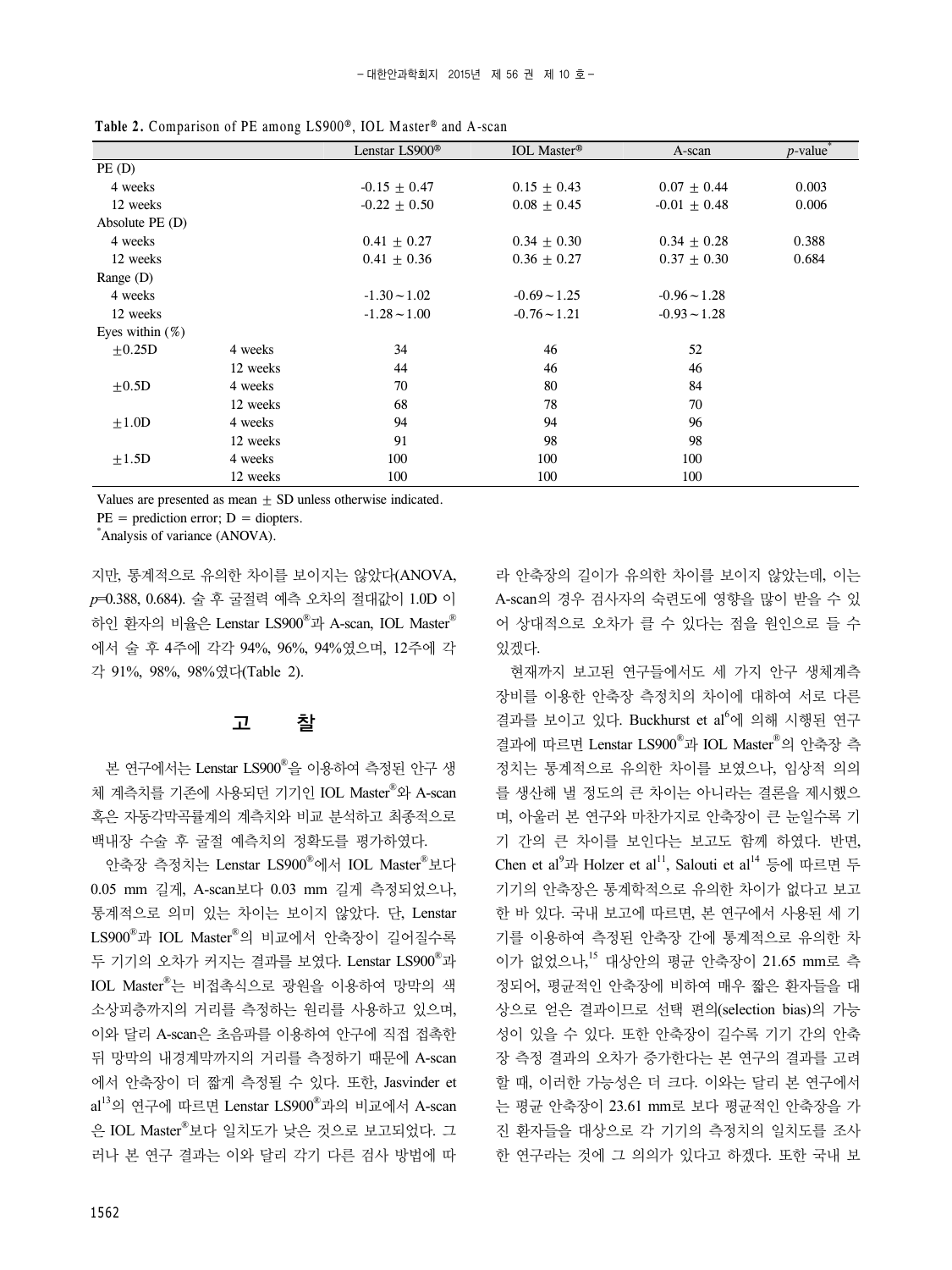고에서는 안축장이 21.65 mm로 짧은데도 불구하고 SRK/T 공식을 사용하여 인공수정체 도수를 계산하였다. 안축장이 22 mm 미만일 경우 SRK/T 공식의 정확도가 평균적인 안 축장에서보다 떨어지며, 이러한 점이 술 후 예측 오차의 비 교에 영향을 미쳤을 가능성이 있다. 본 연구에서도 SRK/T 공식을 사용하였으며, 기존의 연구에 비하여 대상 환자군 에 더 적합한 공식을 선택하여 보다 정확하게 예측 오차에 대한 분석을 할 수 있었다고 생각된다. 또 다른 차이점은 기존 연구에서 술 후 4주 뒤의 예측 오차를 분석한 데 반해, 본 연구에서는 술 후 12주까지 예측 오차를 관찰하여 술 후 각막 상태의 회복과 수정체 위치의 변동을 고려했을 때 보 다 정확한 최종 굴절 오차를 계산할 수 있었다.

평균 각막곡률과 Flat K의 경우, Lenstar LS900® , IOL Master® 와 자동각막곡률계 사이에는 통계적으로 유의미한 차이는 없었으나, Steep K는 Lenstar LS900® 과 자동각막곡 률계의 측정치가 IOL Master® 보다 통계적으로 작게 측정 되었다. 각막곡률의 측정에 영향을 미치는 요소는 측정범위 의 직경, 굴절 상수, 측정 원리 및 각막곡률 계산 방식의 차 이 등이 있다. 본 연구에 사용된 자동각막곡률계(KR-7100) 는 3.0 mm의 직경 안에서 적외선에 의해 거울에 반사된 상 이 카메라에 입력되어 각막곡률을 측정하는 방식이다. <sup>16</sup> 반 면, Lenstar LS900® 과 IOL Master® 는 두 기기 모두 lightemitting diode (LED) 광원을 각막 표면에 비추었을 때 나 타나는 패턴을 분석하여 각막곡률을 측정한다. IOL Master® 는 2.5 mm 직경의 원에 있는 6개의 광원으로 각막곡률을 측정하게 되며, 기존의 연구에서 IOL Master®로 측정한 각 막곡률이 자동각막곡률계에서 측정한 값보다 크다는 결과 가 보고되고 있다.<sup>17,18</sup> 이는 중심으로 갈수록 곡률이 큰 각 막의 특성상, 좀 더 중심에 가까운 위치에서 측정하는 IOL Master®에서 각막곡률이 더 크게 측정되기 때문이다.<sup>18,19</sup> Lenstar LS900® 의 경우 2개의 원에 각각 16개씩 나눠진, 총 32개의 광원을 각막에 조사하며, 그 중 바깥 원은 직경이 2.3 mm, 안쪽의 원은 직경이 1.65 mm이다.<sup>7</sup> 본 연구에서 Lenstar LS900® 은 자동각막곡률계나 IOL Master® 보다 더 좁은 범위에서 측정함에도 불구하고, 각막곡률은 자동각막 곡률계와 유사하고, IOL Master® 보다는 더 작은 수치를 나 타내었다. Buckhurst et al<sup>6</sup>, Hoffer et al<sup>10</sup>, Holzer et al<sup>11</sup>의 연구에서도 IOL Master®보다 Lenstar LS900®에서 각막곡 률이 더 작게 측정된다는 결과를 보고하였다. 이들은 Lenstar LS900® 과 IOL Master® 에서 각막곡률을 계산할 때 사용하는 굴절 상수가 기기 간에 서로 다른 것이 두 기기 간의 각막곡률 측정치의 차이를 가져오는 중요한 원인일 것 으로 제시하였다(n=1.3375, IOL Master® , 자동각막곡률계, n=1.332, Lenstar LS900®).<sup>6,20</sup> 또 다른 원인으로는 IOL

Master® 에서는 6개의 광원을 이용하고, Lenstar LS900® 은 32개의 광원을 이용하여 각막곡률을 측정한다는 측정 원리 의 차이를 들 수 있다. Lenstar LS900® 은 이렇게 자동각막 곡률계 또는 IOL Master® 보다 중심에 가까운 위치의 측정 범위에서 많은 개수의 광원을 사용함으로써, 근시 교정 굴 절 수술을 받은 환자를 비롯하여 각막 중심부에 변형이 있 는 환자의 각막 굴절률을 보다 정확히 측정할 수 있을 것으 로 생각된다.<sup>7,8,21</sup>

본 연구에서 안축장과 각막곡률은 각 대상자에 대하여 1 명의 검사자에 의해 1회 시행하였으며, 추후 여러 명의 검 사자 또는 1명의 검사자에 의한 반복 측정을 시행하여 보 다 정확한 비교 연구를 할 수 있을 것으로 생각된다.

술 후 굴절 예측 오차는 백내장 수술 후 4주와 12주 뒤 시 행한 현성 굴절검사값과 예측 굴절오차값을 비교하여 분석 하였다. 술 후 12주 뒤 예측 오차의 평균은 Lenstar LS900® 과 A-scan에서 각각 -0.22 ± 0.50D, -0.01 ± 0.48D로 예측 한 것보다 근시인 결과를 보였으며, IOL Master®에서는 0.08 ± 0.45D로 예측한 것보다 술 후 굴절오차가 원시인 결 과를 보였다. 술 후 굴절력 예측 오차의 절대값을 비교 분석 한 결과에서는 세 기기 간에 통계적으로 유의미한 차이는 없었다(0.41 ± 0.36D versus 0.37 ± 0.30D, 0.36 ± 0.27D). 술 후 12주 뒤 예측 오차의 절대값이 0.25D와 0.5D 이내의 비율은 IOL Master® 에서 가장 높았고(46%, 78%), 그 다음 으로 A-scan (46%, 70%), Lenstar LS900® (44%, 68%) 순 서로 나타났다(Table 2).

안축장과 평균 각막곡률은 각 기기 간에 유의한 차이를 보이지 않으나, 예측 오차는 차이를 보였다. 이와 관련하여 예상할 수 있는 원인은 각 장비마다 생체계측치로 인공수 정체 도수를 계산할 때 자체적인 소프트웨어 사용 시 각 수 치 반영 정도에 차이가 있어, 비록 안축장과 평균 각막곡률 은 통계학적으로 유의한 수준의 차이를 보이지 않았다 하 더라도 최종 인공수정체 도수의 예측은 유의한 차이를 보 일 수 있었을 것이다. 기존 연구에서 예측 오차를 비교한 경우는 드물었으며, 예측 오차의 절대값을 비교 분석한 연 구 결과는 기기 간에 통계적으로 유의한 차이는 없었다는 보고가 많았다.<sup>10,15</sup> Stattin et al<sup>22</sup>의 연구에서는 기기 간의 예측 오차에 통계적으로 유의한 차이가 있더라도 그 크기 가 작아 임상적으로 인공수정체 도수 결정에 영향을 미치 지 않는다는 결과를 보였다. 본 연구에서도 각 기기 예측 오차의 평균이 Lenstar LS900® , IOL-master® 에서 각각 -0.22, 0.08D, A-scan에서 -0.01D로 임상적으로 의미 있는 차이는 아니었다. 실제로 세 기기 모두 대부분의 환자에서 예 측 오차의 절대값이 1.0D 이내에 포함되었다(A-scan; 98%, IOL-master<sup>®</sup>; 98%, Lenstar LS900<sup>®</sup>; 91%).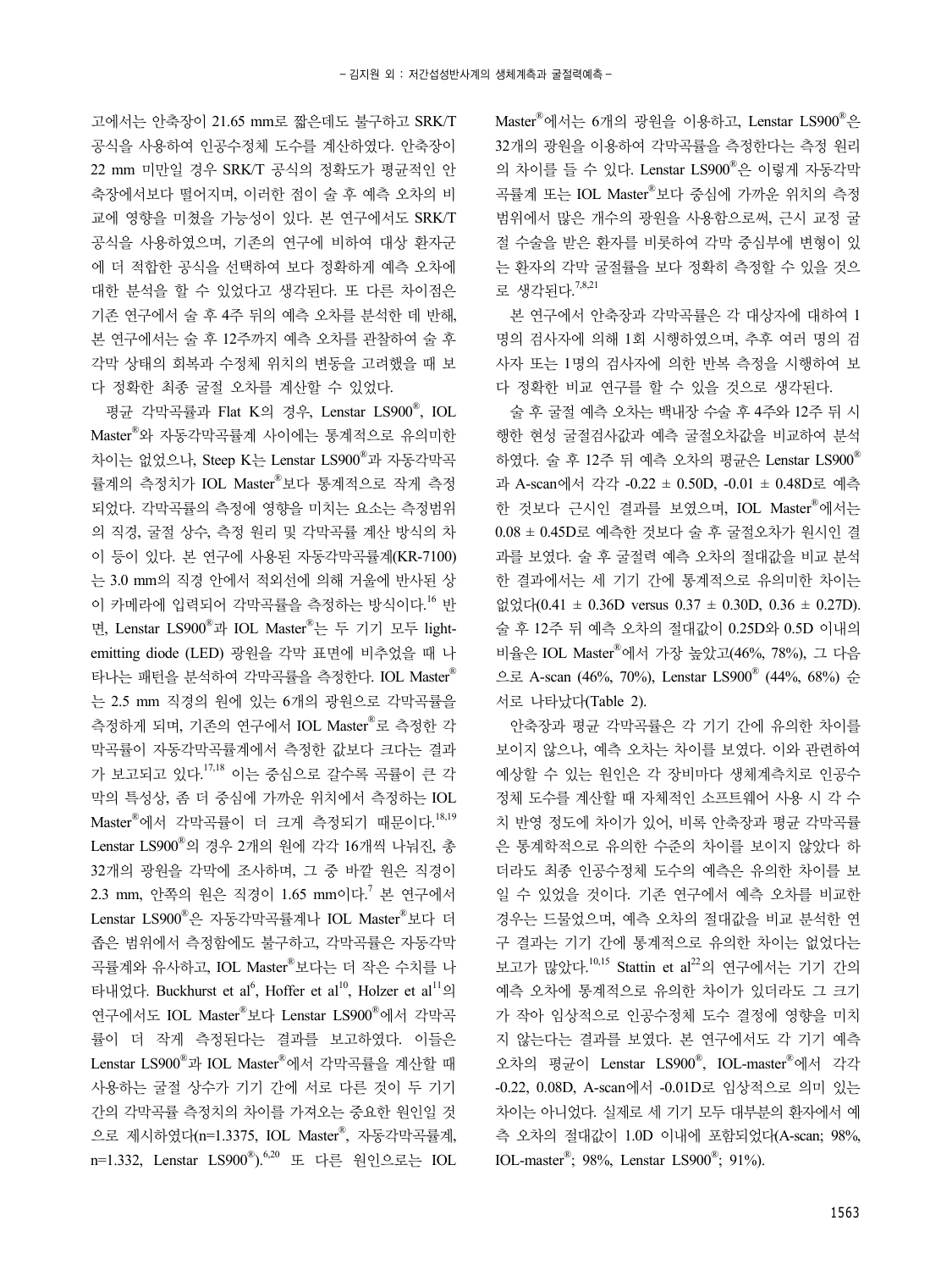본 연구는 Lenstar LS900®을 이용하여 측정한 안구 생체 계측치를 기존에 주로 사용되던 IOL Master®와 A-scan에 서 측정한 계측치와 비교 분석하였고, 각 기기를 사용하여 예측 굴절오차와 술 후 실제 굴절오차의 차이를 분석해 각 기기의 인공수정체 도수 계산의 정확도를 비교하였다. 각 기기 간에 안축장 측정치 및 평균 각막곡률은 통계적으로 유의한 차이가 없었다. 술 후 굴절 예측 오차를 계산했을 때, Lenstar LS900® 과 A-scan은 예측보다 근시인 결과를, IOL Master® 는 예측보다 원시인 결과를 얻었으나, 임상적 으로 의미 있는 차이는 아니었으며, 굴절 예측 오차의 절대 값은 세 기기 간에 의미 있는 차이가 없었다. 본 연구를 토 대로 향후에 보다 다양한 범위의 안축장을 가진 환자들을 대상으로 한 연구가 필요할 것으로 생각된다.

#### 참고문헌

- 1) Santodomingo-Rubido J, Mallen EA, Gilmartin B, Wolffsohn JS. A new non-contact optical device for ocular biometry. Br J Ophthalmol 2002;86:458-62.
- 2) Hill W, Angeles R, Otani T. Evaluation of a new IOLMaster algorithm to measure axial length. J Cataract Refract Surg 2008;34: 920-4.
- 3) Drexler W, Findl O, Menapace R, et al. Partial coherence interferometry: a novel approach to biometry in cataract surgery. Am J Ophthalmol 1998;126:524-34.
- 4) Lam AK, Chan R, Pang PC. The repeatability and accuracy of axial length and anterior chamber depth measurements from the IOLMaster. Ophthalmic Physiol Opt 2001;21:477-83.
- 5) Haigis W, Lege B, Miller N, Schneider B. Comparison of immersion ultrasound biometry and partial coherence interferometry for intraocular lens calculation according to Haigis. Graefes Arch Clin Exp Ophthalmol 2000;238:765-73.
- 6) Buckhurst PJ, Wolffsohn JS, Shah S, et al. A new optical low coherence reflectometry device for ocular biometry in cataract patients. Br J Ophthalmol 2009;93:949-53.
- 7) Rohrer K, Frueh BE, Wälti R, et al. Comparison and evaluation of ocular biometry using a new noncontact optical low-coherence reflectometer. Ophthalmology 2009;116:2087-92.
- 8) Zhao J, Chen Z, Zhou Z, et al. Evaluation of the repeatability of the Lenstar and comparison with two other non-contact biometric de-

vices in myopes. Clin Exp Optom 2013;96:92-9.

- 9) Chen YA, Hirnschall N, Findl O. Evaluation of 2 new optical biometry devices and comparison with the current gold standard biometer. J Cataract Refract Surg 2011;37:513-7.
- 10) Hoffer KJ, Shammas HJ, Savini G. Comparison of 2 laser instruments for measuring axial length. J Cataract Refract Surg 2010;36: 644-8.
- 11) Holzer MP, Mamusa M, Auffarth GU. Accuracy of a new partial coherence interferometry analyser for biometric measurements. Br J Ophthalmol 2009;93:807-10.
- 12) Retzlaff JA, Sanders DR, Kraff MC. Development of the SRK/T intraocular lens implant power calculation formula. J Cataract Refract Surg 1990;16:333-40.
- 13) Jasvinder S, Khang TF, Sarinder KK, et al. Agreement analysis of LENSTAR with other techniques of biometry. Eye (Lond) 2011; 25:717-24.
- 14) Salouti R, Nowroozzadeh MH, Zamani M, et al. Comparison of the ultrasonographic method with 2 partial coherence interferometry methods for intraocular lens power calculation. Optometry 2011; 82:140-7.
- 15) Shin JW, Seong M, Kang MH, et al. Comparison of ocular biometry and postoperative refraction in cataract patients between Lenstar(R) and IOL Master(R). J Korean Ophthalmol Soc 2012; 53:833-8.
- 16) Mehravaran S, Asgari S, Bigdeli S, et al. Keratometry with five different techniques: a study of device repeatability and inter-device agreement. Int Ophthalmol 2014;34:869-75.
- 17) Huynh SC, Mai TQ, Kifley A, et al. An evaluation of keratometry in 6-year-old children. Cornea 2006;25:383-7.
- 18) Whang WJ, Byun YS, Joo CK. Comparison of refractive outcomes using five devices for the assessment of preoperative corneal power. Clin Experiment Ophthalmol 2012;40:425-32.
- 19) Carney LG, Mainstone JC, Henderson BA. Corneal topography and myopia. A cross-sectional study. Invest Ophthalmol Vis Sci 1997;38:311-20.
- 20) Speicher L. Intra-ocular lens calculation status after corneal refractive surgery. Curr Opin Ophthalmol 2001;12:17-29.
- 21) Bjeloš Rončević M, Bušić M, Cima I, et al. Intraobserver and interobserver repeatability of ocular components measurement in cataract eyes using a new optical low coherence reflectometer. Graefes Arch Clin Exp Ophthalmol 2011;249:83-7.
- 22) Stattin M, Zehetner C, Bechrakis NE, Speicher L. Comparison of IOL-Master 500 vs. Lenstar LS900 concerning the calculation of target refraction: a retrospective analysis. Ophthalmologe 2015; 112:444-50.